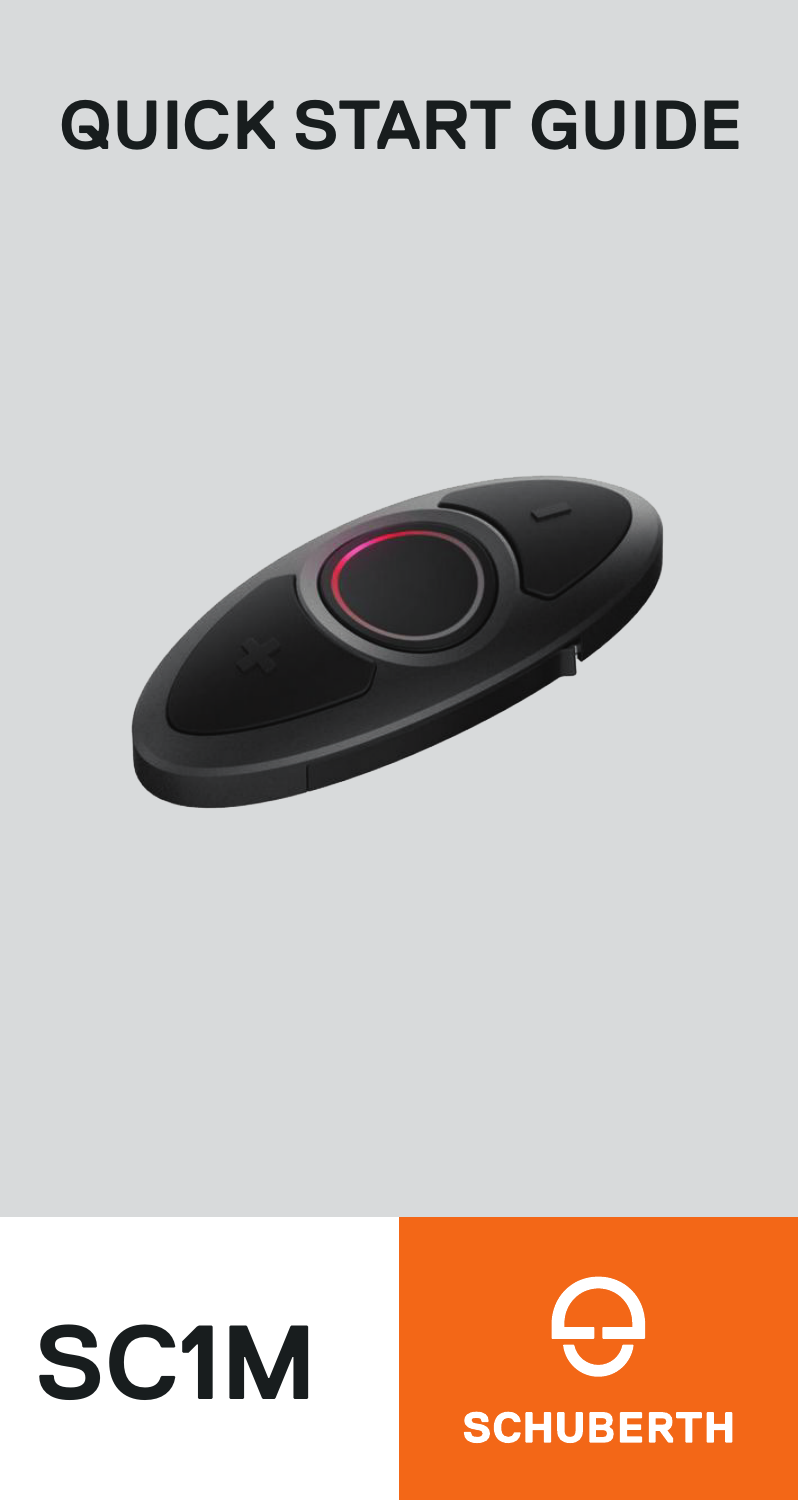## **SC1M QUICK START GUIDE**

Wir empfehlen Ihnen, die Gebrauchsanweisung zusätzlich zum Quick Start Guide ausführlich zu lesen, um alle Funktionen sowie die korrekte Handhabung zu verstehen. Das vollständige Handbuch finden Sie in der Smartphone App oder im Internet unter:

We recommend you to read the operating instructions carefully in addition to the Quick Start Guide, in order to understand all the functions and the correct operation. To find the complete manual please use the smartphone app or go to:

Après lecture du Quick Start Guide, nous vous recommendons de lire intégralement le mode d'emploi, afin de vous familiariser avec toutes les fonctions et de bien comprendre l'utilisation du produit. Vous trouverez l'intégralité du manuel sur notre site internet et sur l'application pour Smartphone:

Consigliamo di leggere nei dettagli il manuale d'uso oltre alla Quick Start Guide, per comprenderne tutte le funzioni nonché il cor-retto utilizzo. Per il manuale completo, usate la App dello Smartphone oppure visitate il sito web: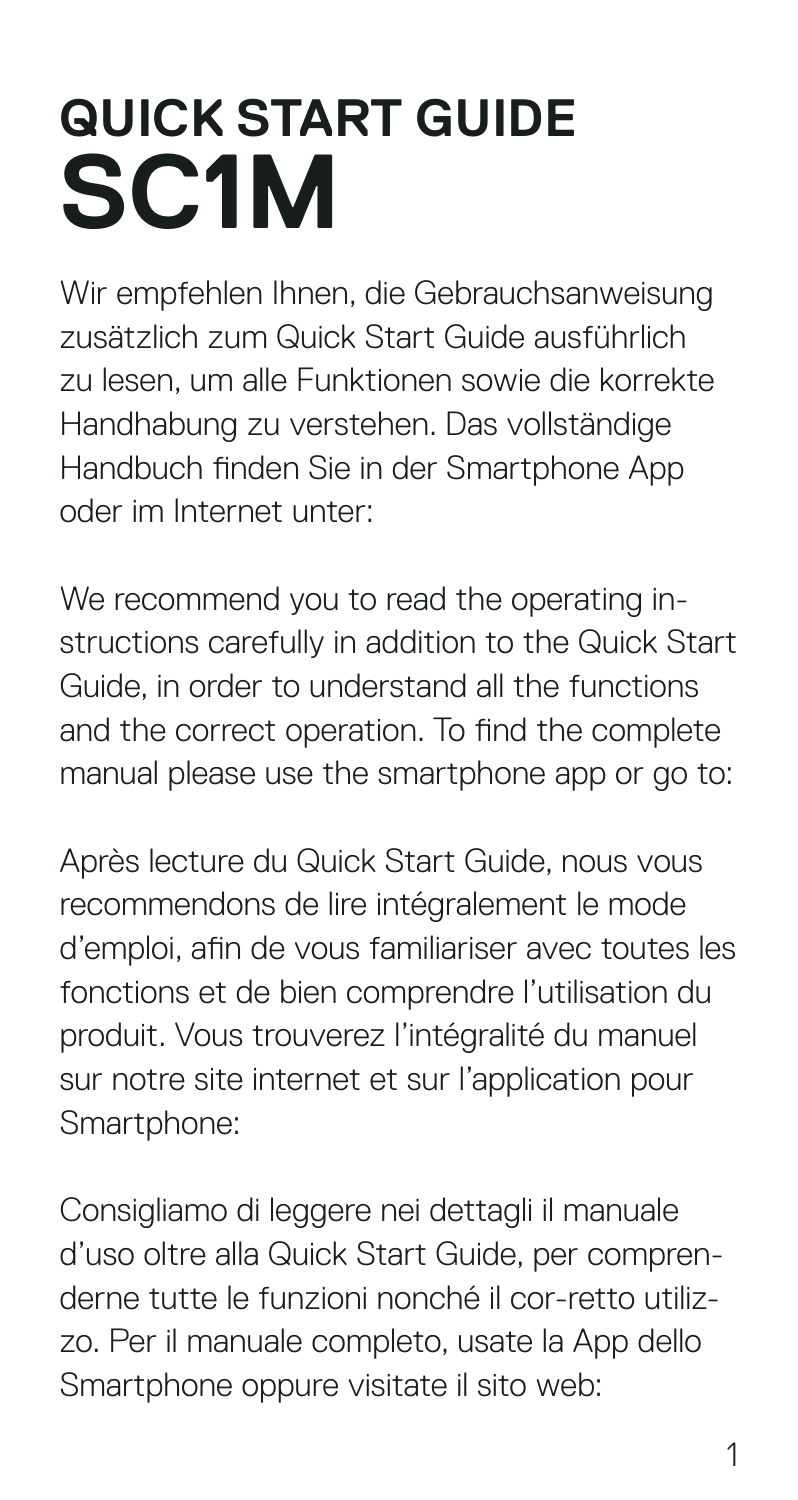Además de la Quick Start Guide, le recomendamos leer atentamente el manual de instrucciones para

comprender todas las funciones y hacer un uso correcto. Puedes encontrar el manual completo en tu smartphone app o en la siguiente dirección de internet:

### **WWW.SCHUBERTH.COM**

#### Einbau / Installation / Installation / Installazione / Instalación

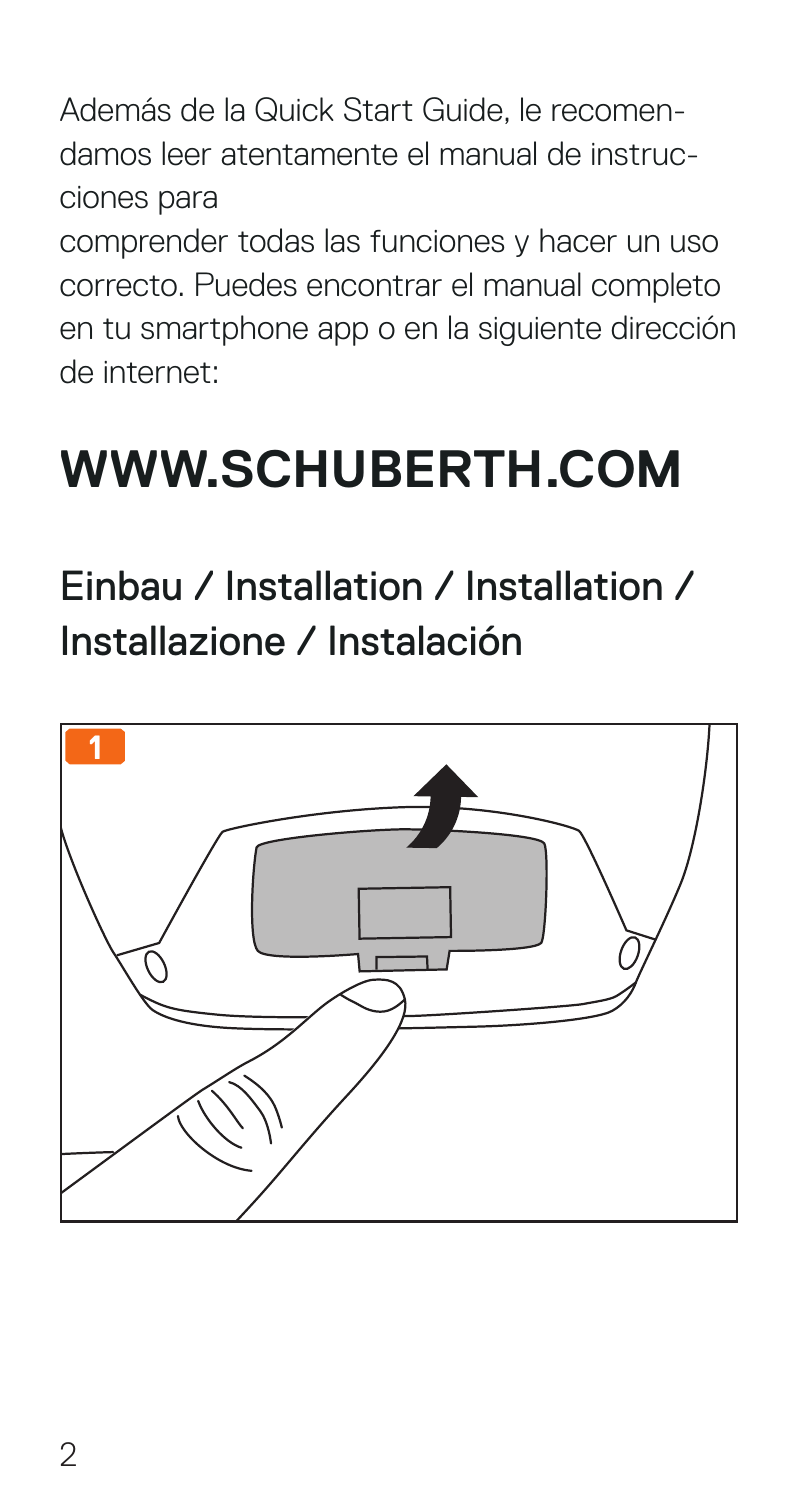

Einschalten / Power On / Marche / Accensione / Encendido Ausschalten / Power Off / Arrêt /

Spegnimento / Apagado

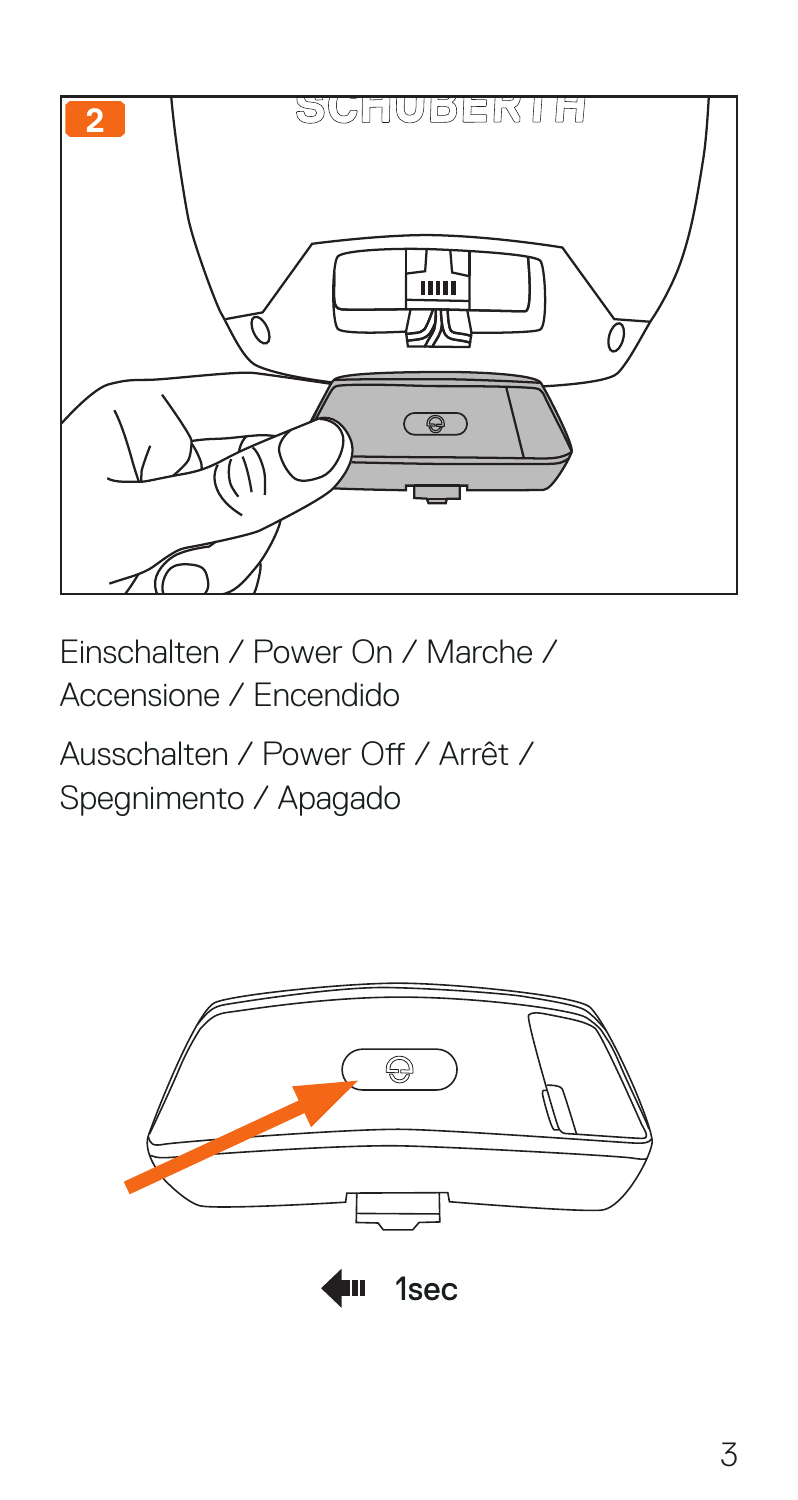



Taste / Button / Bouton / Pulsante / Botón: +



Taste / Button / Bouton / Pulsante / Botón:



Taste / Button / Bouton / Pulsante / Botón: Center Button



**<sup>1</sup>** Batterie / Battery / Batterie / Batteria / Batería



Entfernen / Remove / Retirer / Rimuovere / Retire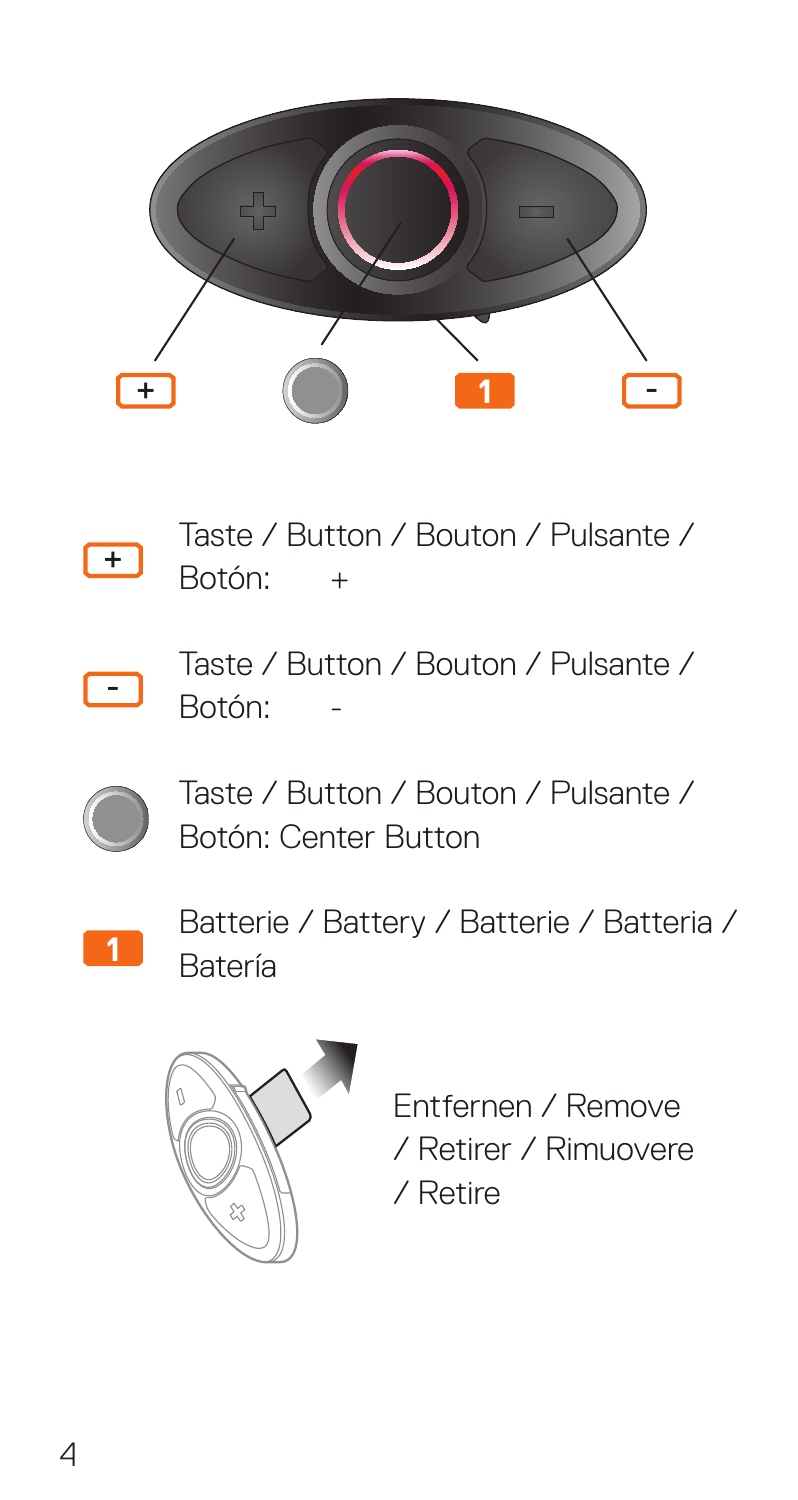#### Anbau / Installation / Installation / Installazione / Instalación

Verwenden des Clips / Using the clip / En utilisant le clip / Usando la clip / Usando el clip





Verwenden des Klettverschlusses / Using the hook and loop fastener / Utiliser le velcro / Usando il velcro / Usando el velcro

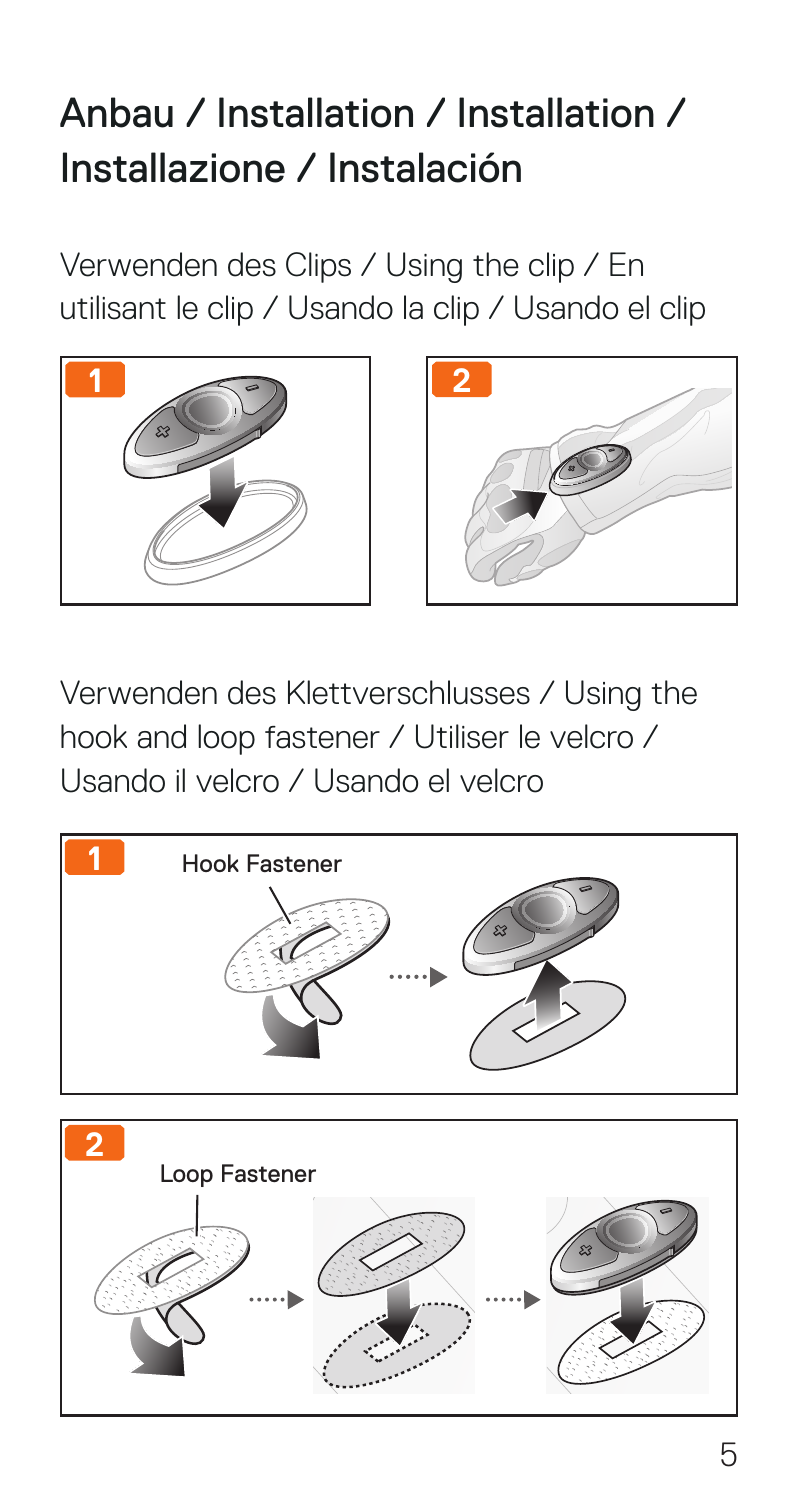Verwenden des Klebebandes / Using the tape / En utilisant la bande / Usando il nastro / Usando la cinta



Batterie Ersetzen / Replace Batterie Remplacer la batterie / Sostituire la batteria / Reemplazar la batería

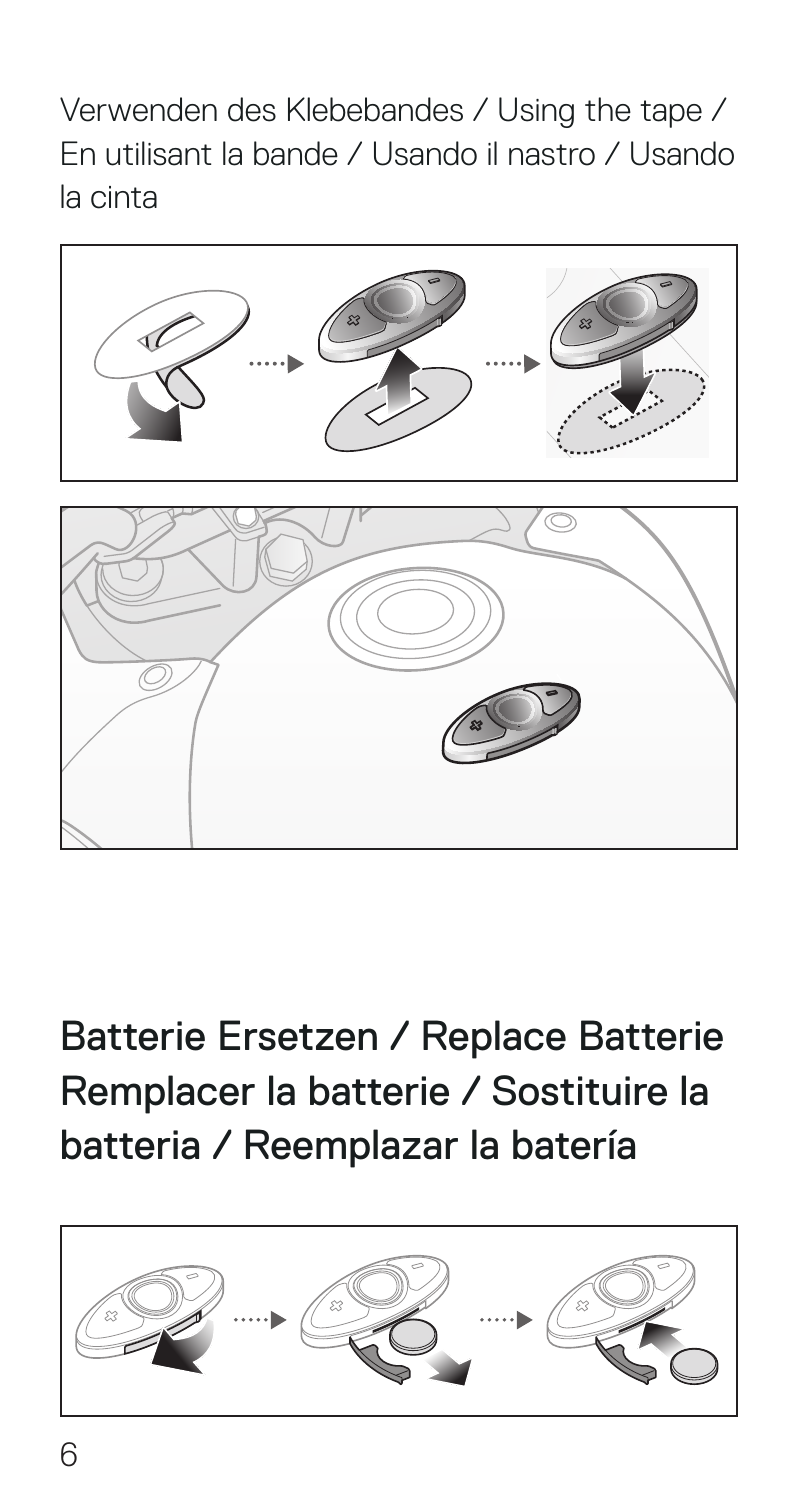#### Tastenbedienung / Button Operation Fonctionnement de la touche / Operazione dei pulsanti / Funcionamiento de los botones



Antippen / Tapping / Appuyer une fois / Toccare / Pulsación



Doppelt antippen / Double Tapping / **Double pression / Toccare due volte /** Doble pulsación



1sec Gedrückt halten / Press for 1sec / **40** Appuyer pendant 1sec / Premere per 1sec / Presionar durante 1seg

Batterie / Batterie / Batterie / Batteria / Batería



Grundfunktionen / Basic Function / Fonction de base / Funzione di base / Función básica

Einschalten / Power On / Marche / Accensione / Encendido

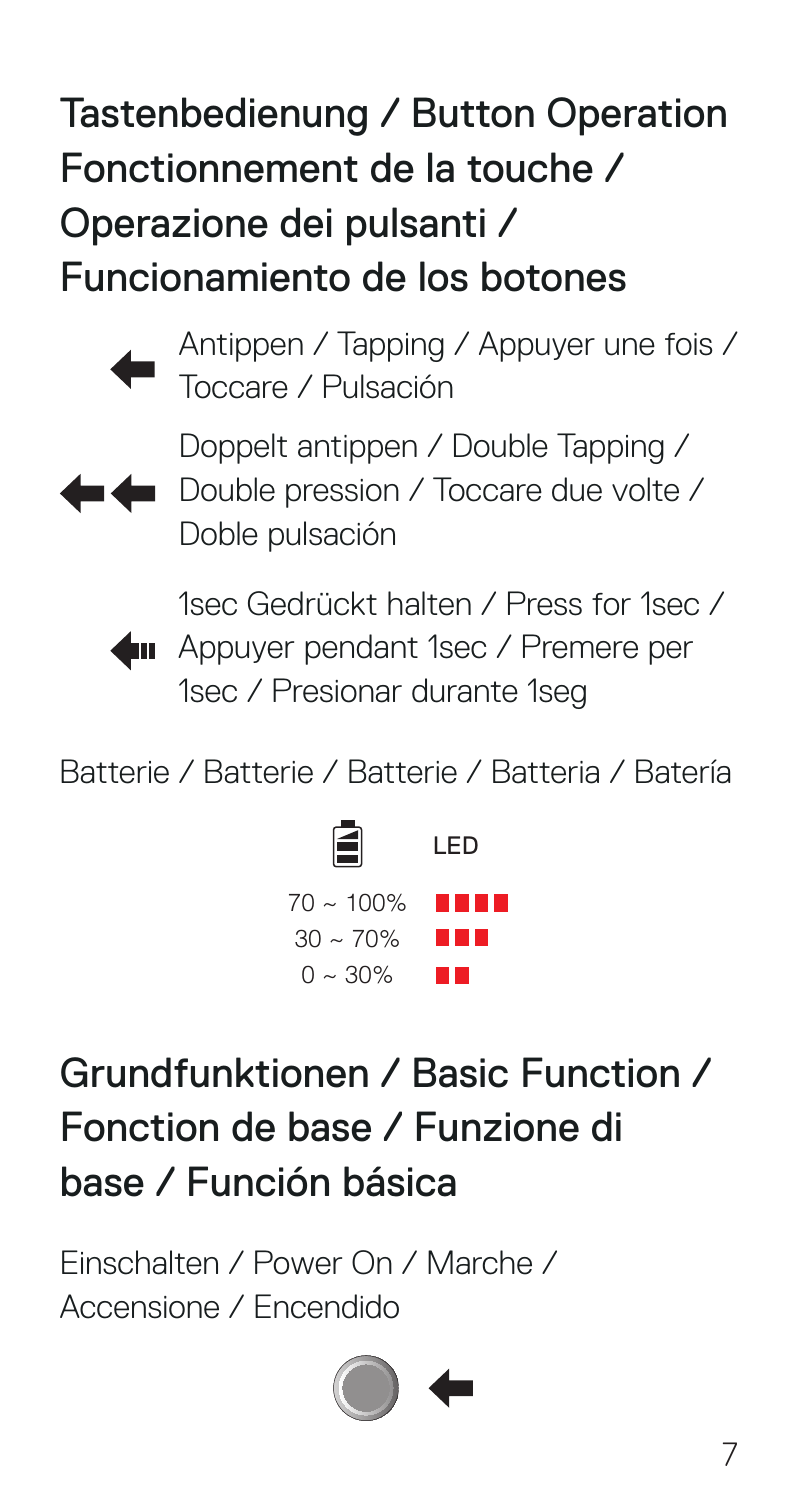

Lautstärkeanpassung / Volume Adjustment / Ajustement du volume / Regolazione del volume / Ajuste de volumen



#### Gegensprechanlage / Intercom / Intercom / Intercom / Intercomunicador

Koppeln / Pairing / Couplage / Accoppiamento / Emparejamiento

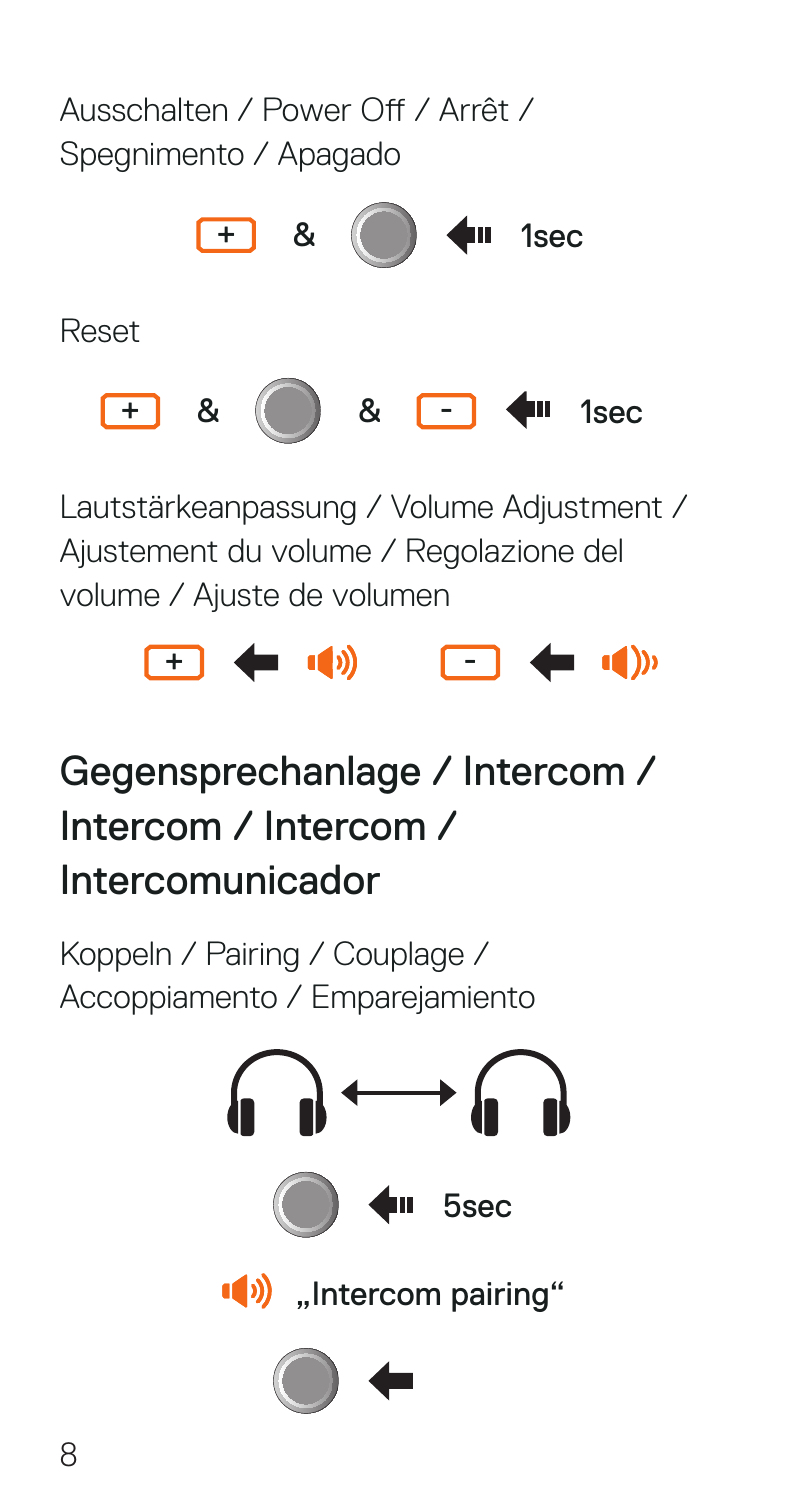Gruppenunterhaltung starten / Start Group Intercom / Démarrer le Group Intercom / Avviare Group Intercom / Inicio de Group Intercom





Gruppenunterhaltung beenden / End Group Intercom / Arrêter le Group Intercom / Terminare Group Intercom / Finalización de Group Intercom



(b) ...Group intercom terminated"

#### Handy / Mobile Phone / Téléphone portable / Cellulare / Teléfono móvil

Koppeln mit einem Handy / Mobile phone pairing / Couplage du téléphone portable / Accoppiamento con i cellulari / Emparejar teléfono

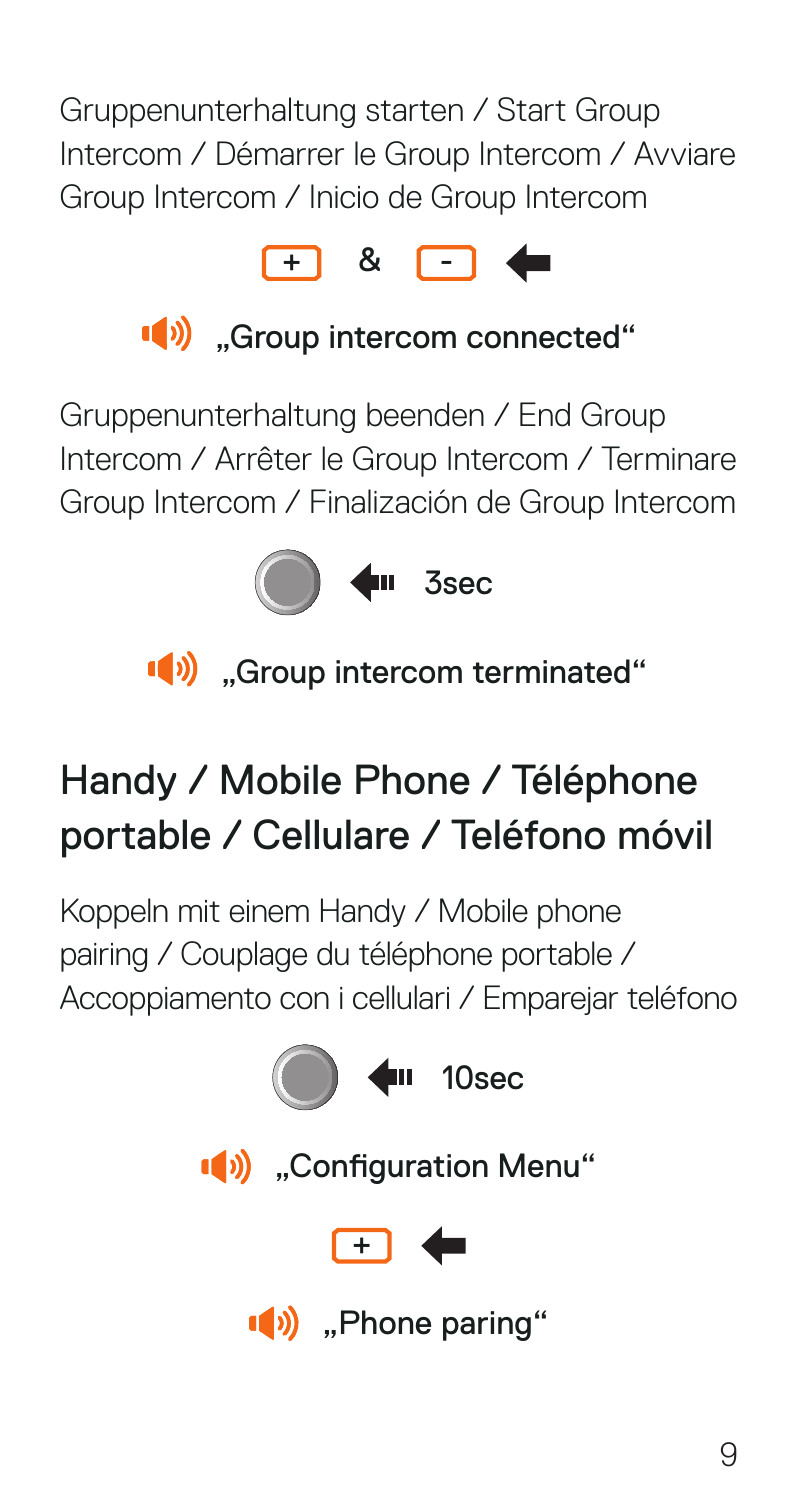Handy-Anruf entgegennehmen / Answer mobile phone call / Répondre à un appel sur téléphone portable / Rispondere a una chiamata del cellulare / Responder a llamada en el teléfono móvil



Handy-Anruf beenden / End mobile phone call / Mettre fin à un appel mobile / Terminare una chiamata del cellulare / Terminar una llamada de teléfono móvil



#### Musik / Music / Musique / Musica / Música

Bluetooth-Musik wiedergeben & pausieren / Play & Pause Bluetooth music / Lire & mettre en pause la musique par Bluetooth / Riproduzione & sospensione della riproduzione della musica Bluetooth / Reproducción & pausa de música Bluetooth



Nächster Titel / Track forward / Piste suivante / Traccia successiva / Avance de pista

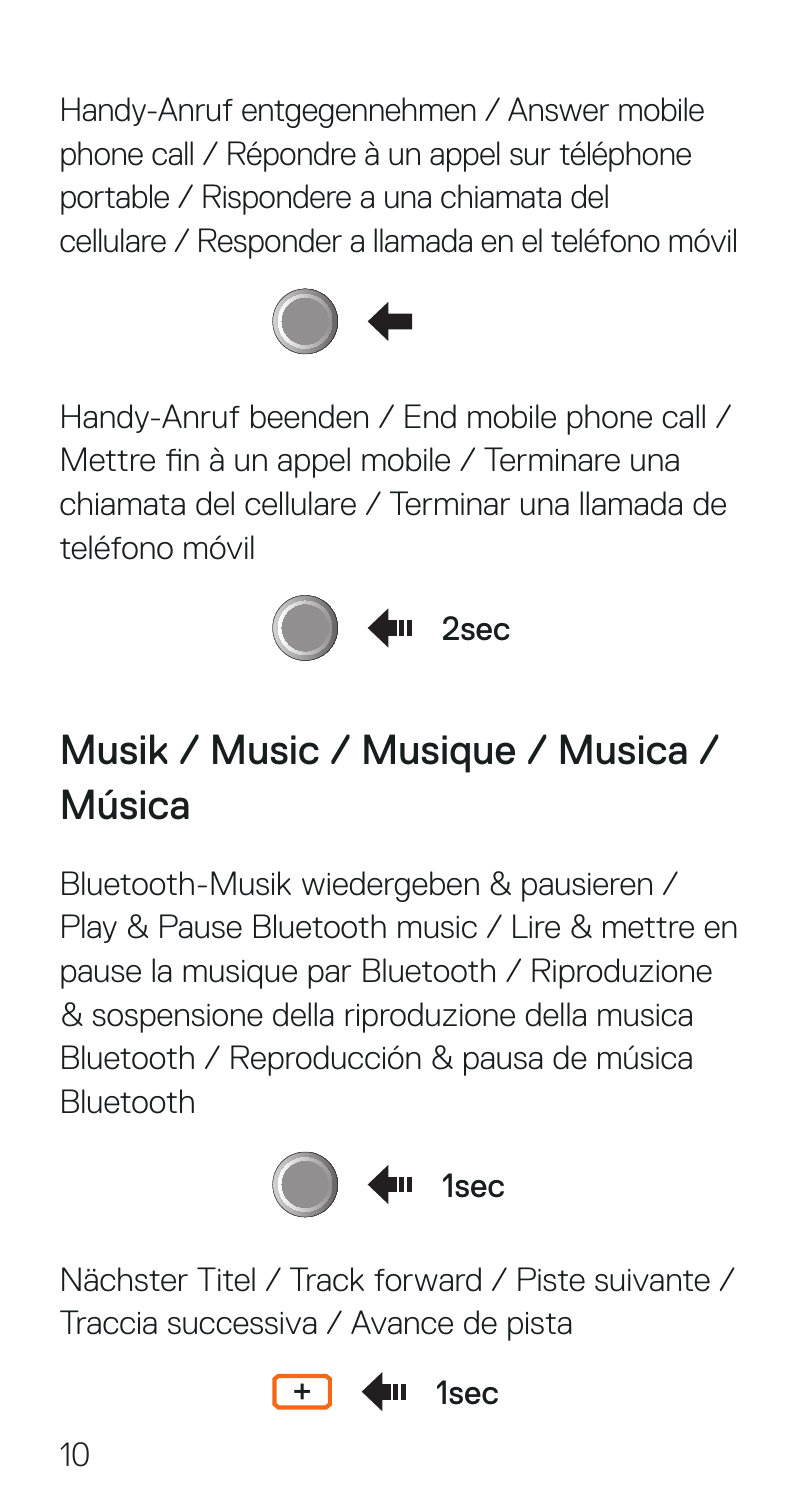#### UKW-Radio / FM Radio / Radio FM / Radio FM / Radio FM

Radio Ein- & Ausschalten / Radio On & Off / Allumer & Éteindre la radio / Accensione & Spegnimento radio FM / Radio activada & desactivada

> $\Box$   $\blacksquare$  1sec  $\Box$   $\blacksquare$  1sec <sup>"</sup>" FM On. (b) ..FM Off"

Sender aufsteigend suchen / Seek station up / Rechercher des stations / Ricerca stazioni in avanti / Buscar emisoras hacia adelante



(b) "Freq. Number"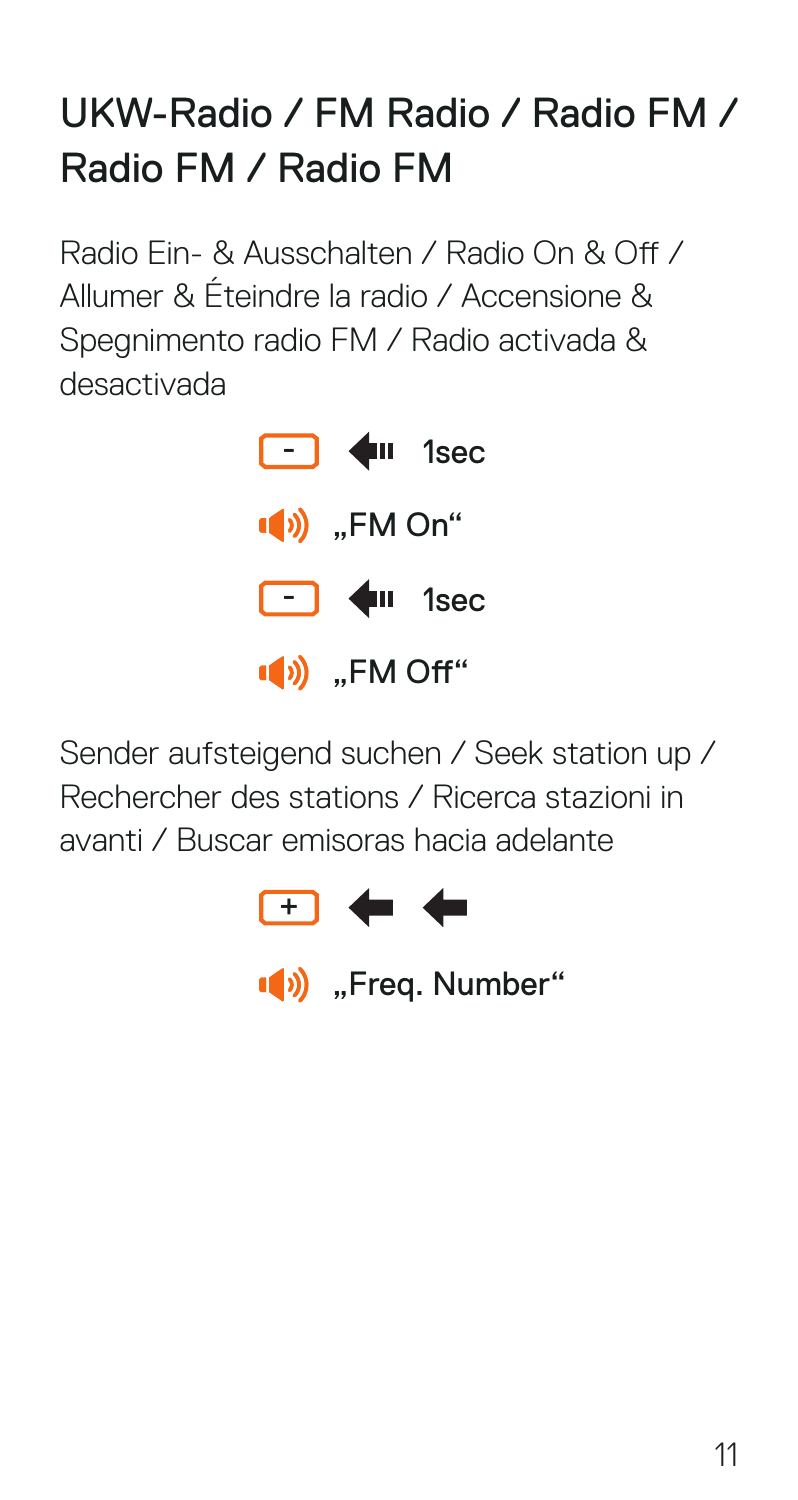#### Smartphone App

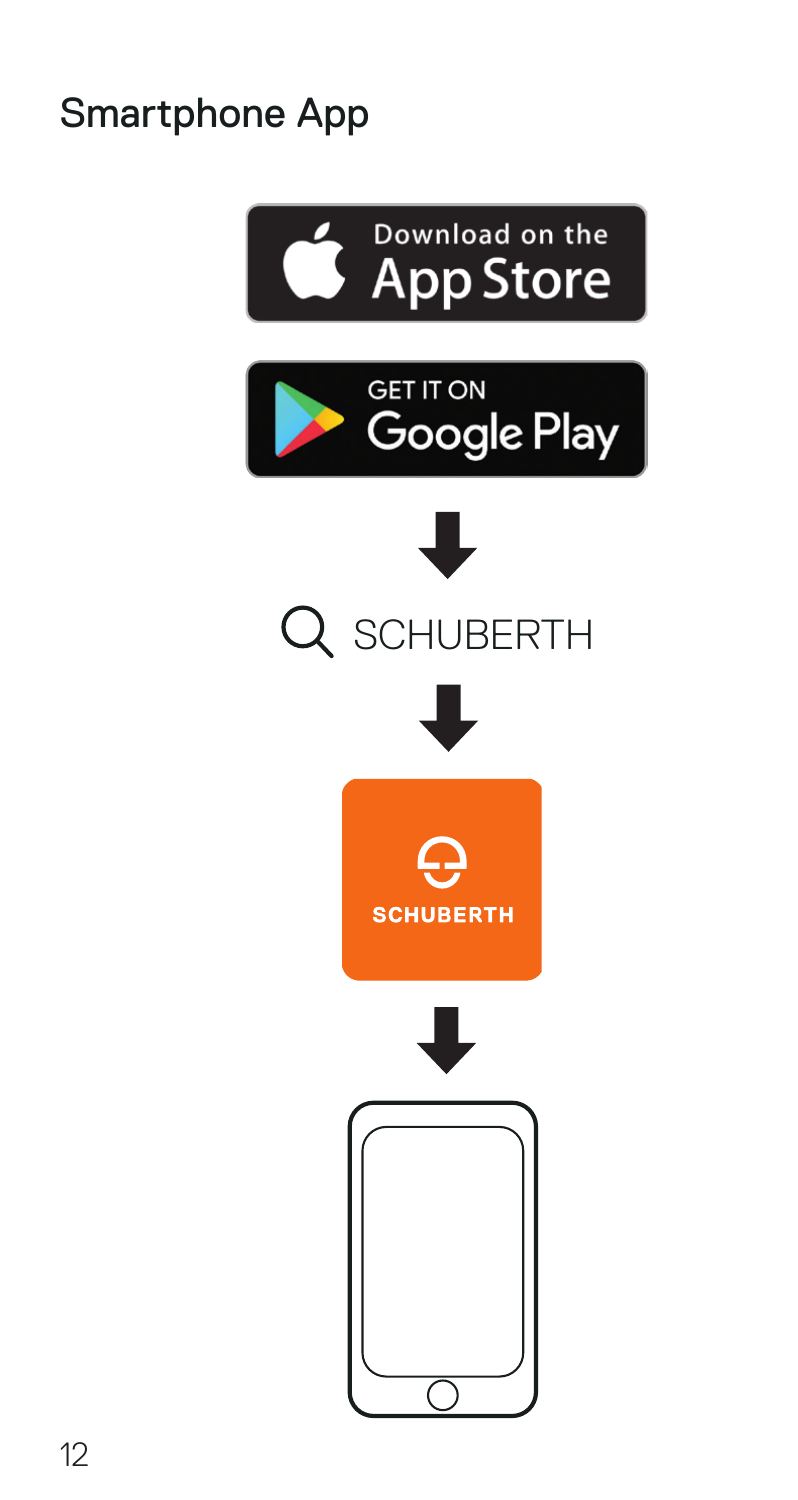#### Zu beachten / Notice / Rappel / Avviso / Aviso

Das Anbringen des Produkts am Helm gilt als Modifikation des Helms und kann dazu führen, dass die Garantie des Helms erlischt oder die Funktionalität des Helms beeinträchtigt wird. Dies birgt ein erhöhtes Risiko im Falle eines Unfalls. Sie sollten sich daher darüber im Klaren sein, bevor Sie das Produkt verwenden. Sollten Sie dies nicht akzeptieren, können Sie das Produkt zurückgeben. Der Kaufpreis wird vollständig erstattet. In manchen Regionen ist es gesetzlich untersagt, auf Motorrädern Headsets oder Ohrhörer zu verwenden. Stellen Sie daher sicher, dass Sie alle geltenden Gesetze kennen, die in der Region gelten, in der Sie das Produkt verwenden, und dass Sie diese Gesetze einhalten.

Attaching the product to the helmet is considered a modification to the helmet and may void your helmet's warranty or compromise your helmet's functionality. This may entail risks during an accident, so be fully aware of this fact before using the product. Should you not accept this fact, you may return the product for a full refund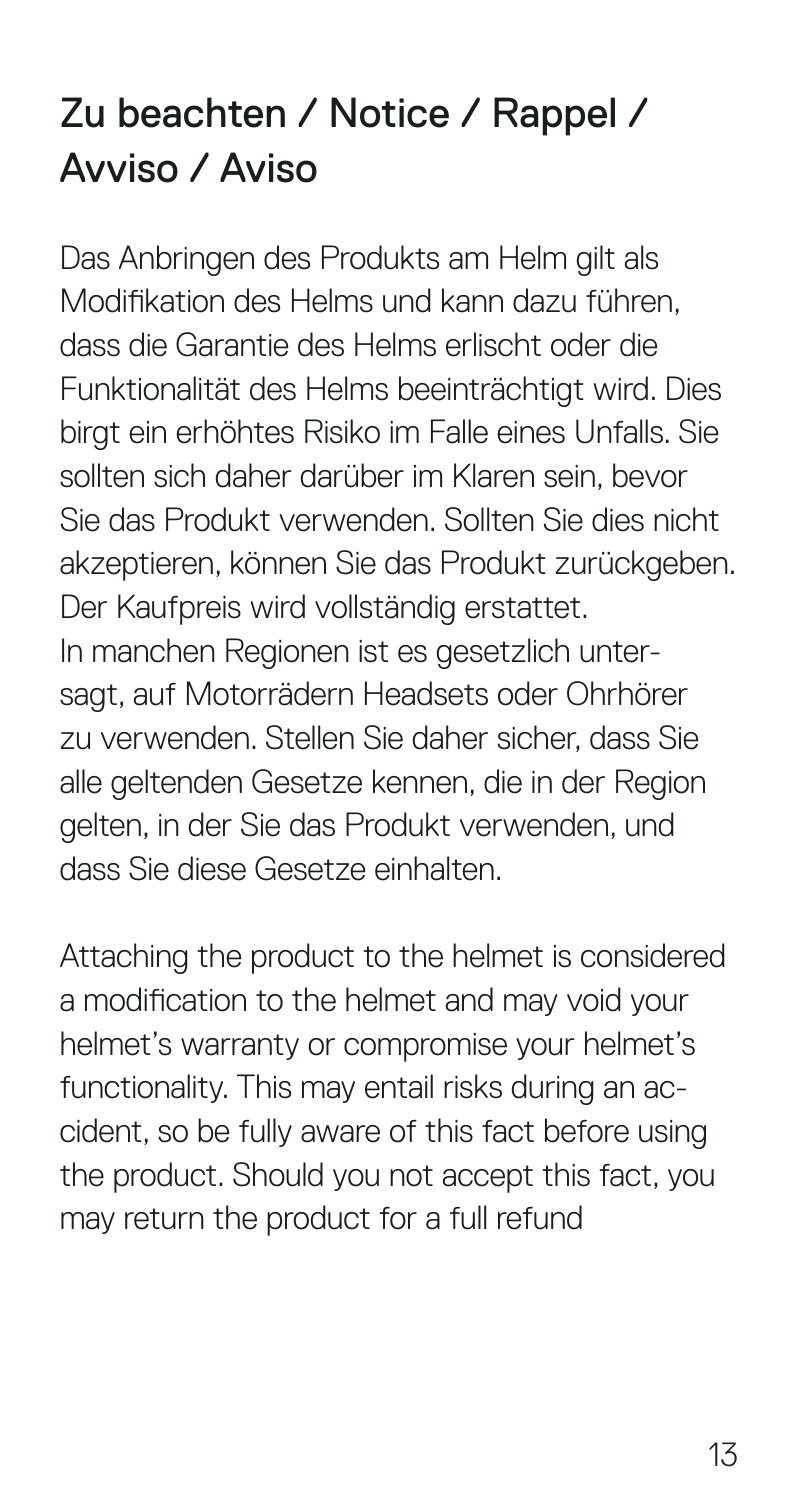In some regions, it is prohibited by law to ride motorcycles while wearing headsets or earbuds. Therefore be certain you are aware of all relevant laws in the region where you are using the product and are sure that you comply with them.

L'installation du produit sur le casque moto constitue une modification du casque moto et peut annuler sa garantie ou nuire à son bon fonctionnement. Cela pourrait représenter un risque en cas d'accident. Vous devez donc en être pleinement conscient avant d'utiliser le produit. Si vous n'acceptez pas ce risque, vous pouvez nous retourner le produit pour obtenir un remboursement intégral. Dans certaines régions, la loi interdit le port de casques audio ou d'écouteurs en conduisant une moto. Vous devez donc vous renseigner sur les lois en vigueur dans le pays où vous utilisez ce produit et vous assurer de les respecter.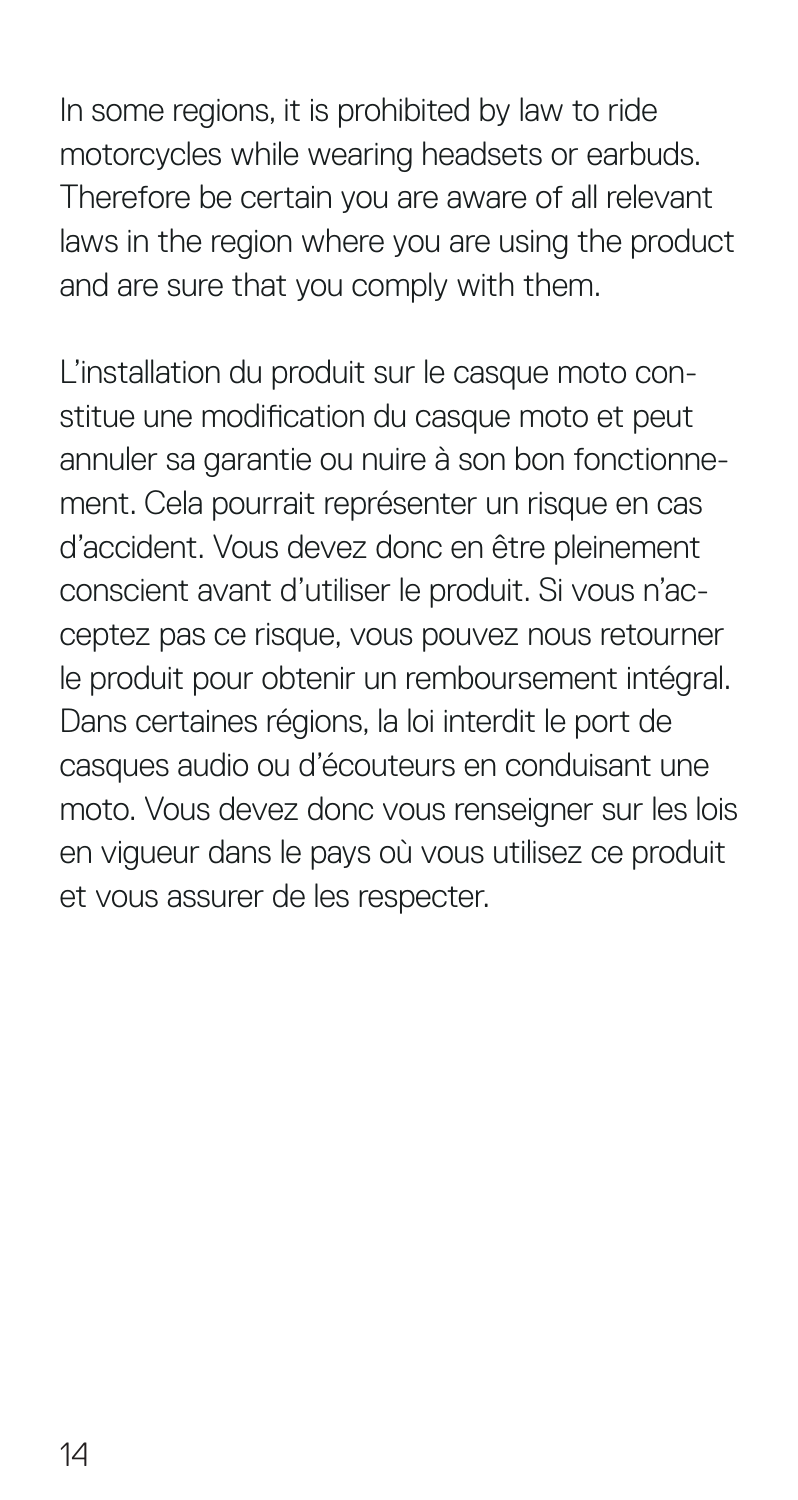Il fissaggio del prodotto al casco è considerato una modifica al casco e potrebbe invalidare la garanzia del casco o compromettere la funzionalità del casco stesso. Ciò potrebbe comportare rischi durante un incidente, dunque l'utente deve esserne ben consapevole quando utilizza il prodotto. In caso di mancata accettazione di quanto sopra, l'utente può restituire il prodotto ottenendone il rimborso completo.

In alcuni Paesi, l'uso di cuffie o auricolari alla guida di motociclette è vietato dalla legge. Pertanto, accertarsi di conoscere tutte le leggi vigenti in materia nel paese in cui si utilizza il prodotto e assicurarsi di rispettarle.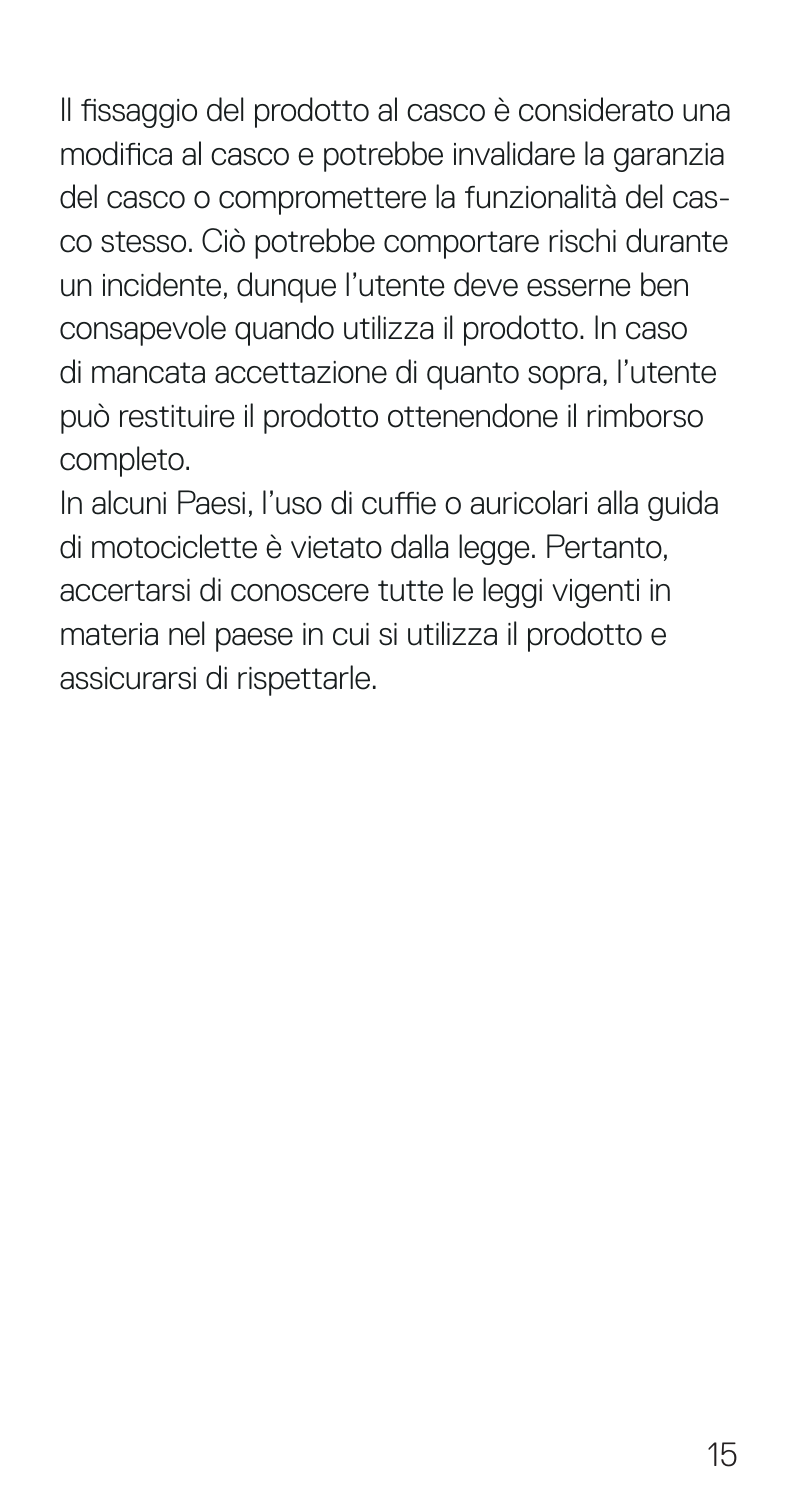Acoplar el producto al casco se considera una modificación del casco, y podría anular la garantía del casco o poner en riesgo la funcionalidad del casco. Esto podría conllevar riesgos durante un accidente, y por lo tanto debe ser plenamente consciente de ello antes de utilizar el producto. En caso de no aceptar este hecho, deberá devolver el producto para recibir un reembolso completo. En algunas regiones, está prohibido por ley conducir motocicletas con auriculares o auriculares intraurales puestos. Por lo tanto, asegúrese de conocer todas las leyes relevantes en la región en la que utilice el producto, y cerciórese de cumplirlas.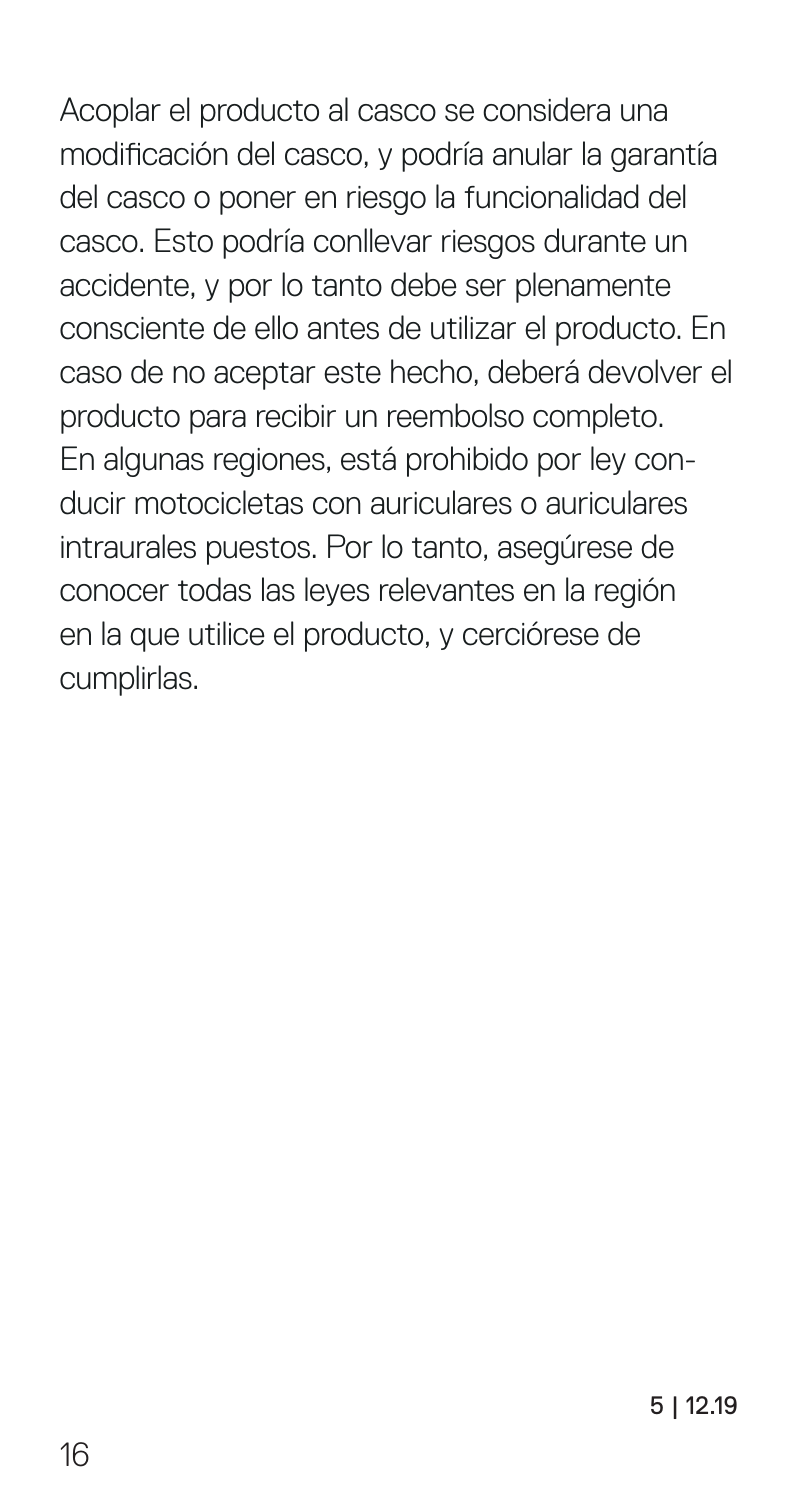Producer: Sena Technologies, Inc 19, Heolleung-ro 569-gil, Gangnam-gu Seoul 06376, Republic of Korea

Importer in Europe: Schuberth GmbH Stegelitzer Straße 12 D-39126 Magdeburg, Germany

Importer in US: Schuberth North America 33 Journey, Suite 200 Aliso Viejo, CA 92656, USA